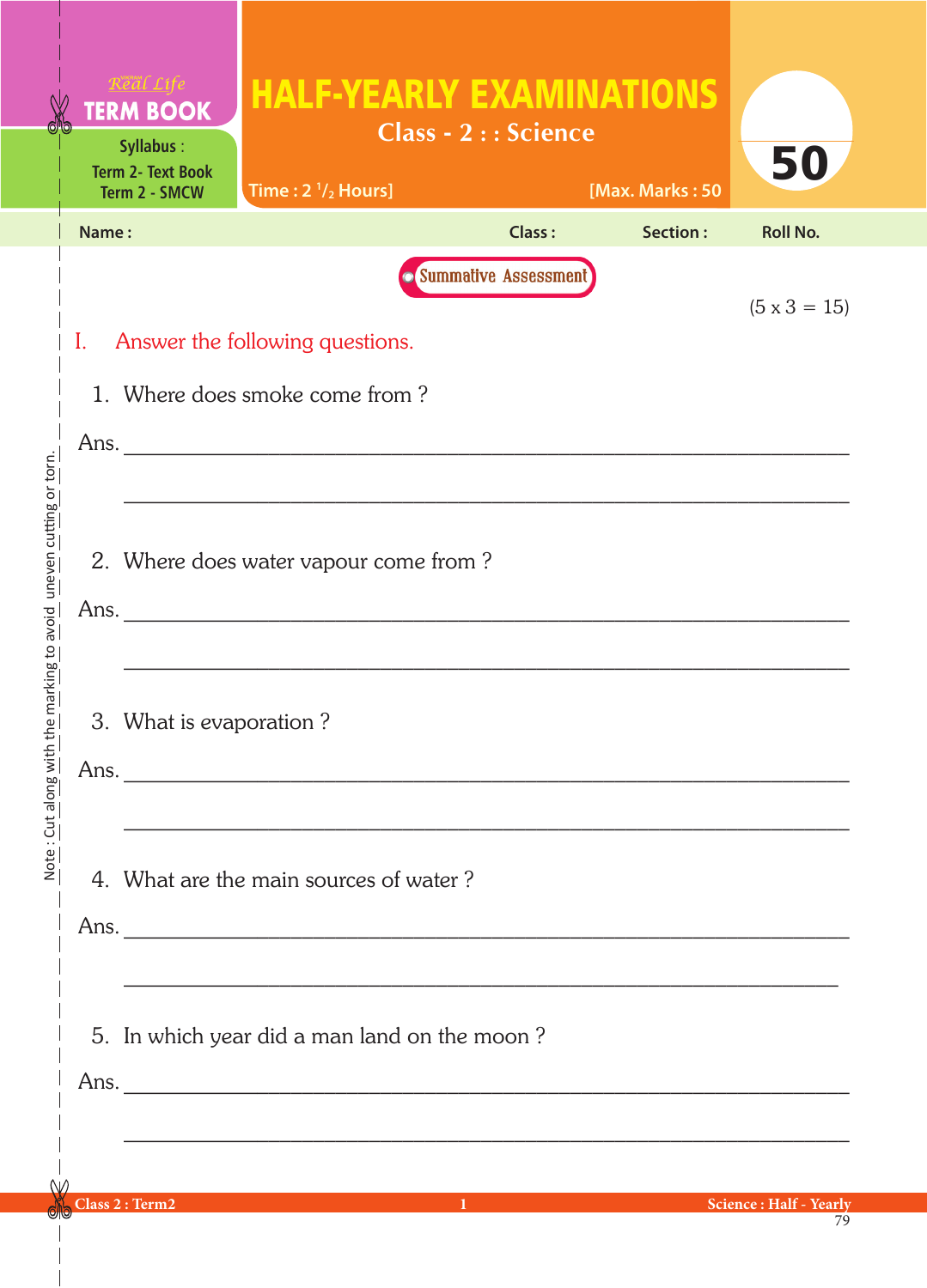

 $(5 \times 1 = 5)$ 

## II. Fill in the blanks.

- 1. ................................ make the air clean and fresh.
- 2. Moving air is called ................................
- 3. Germs are killed when water is ................................
- 4. Pencil lead is made up of ................................
- 5. The moon does not have air and ................................

 $(5 \times 1 = 5)$ 

- III. Underline the correct word to complete the sentences.
- 1. Water boils and condenses / evaporates to become steam.
- 2. Ice changes into water on cooling / heating.
- 3. Water freezes into steam / ice in the fridge.
- 4. When water vapour touches a cold surface it evaporates / condenses into water.
- 5. Water vapour / rainwater rises into the air.

IV. Write 'T' for 'True' statements and 'F' for 'False' statements.  $(5 \times 1 = 5)$ 

| 1. Fresh air keeps us healthy.                             | $($ )   |  |
|------------------------------------------------------------|---------|--|
| 2. The moon can shine on its own.                          | $($ )   |  |
| 3. The moon is smaller than the earth.                     | $($ $)$ |  |
| 4. The sun gives us only light.                            | $($ )   |  |
| 5. The sun looks smaller as it is far away from the earth. |         |  |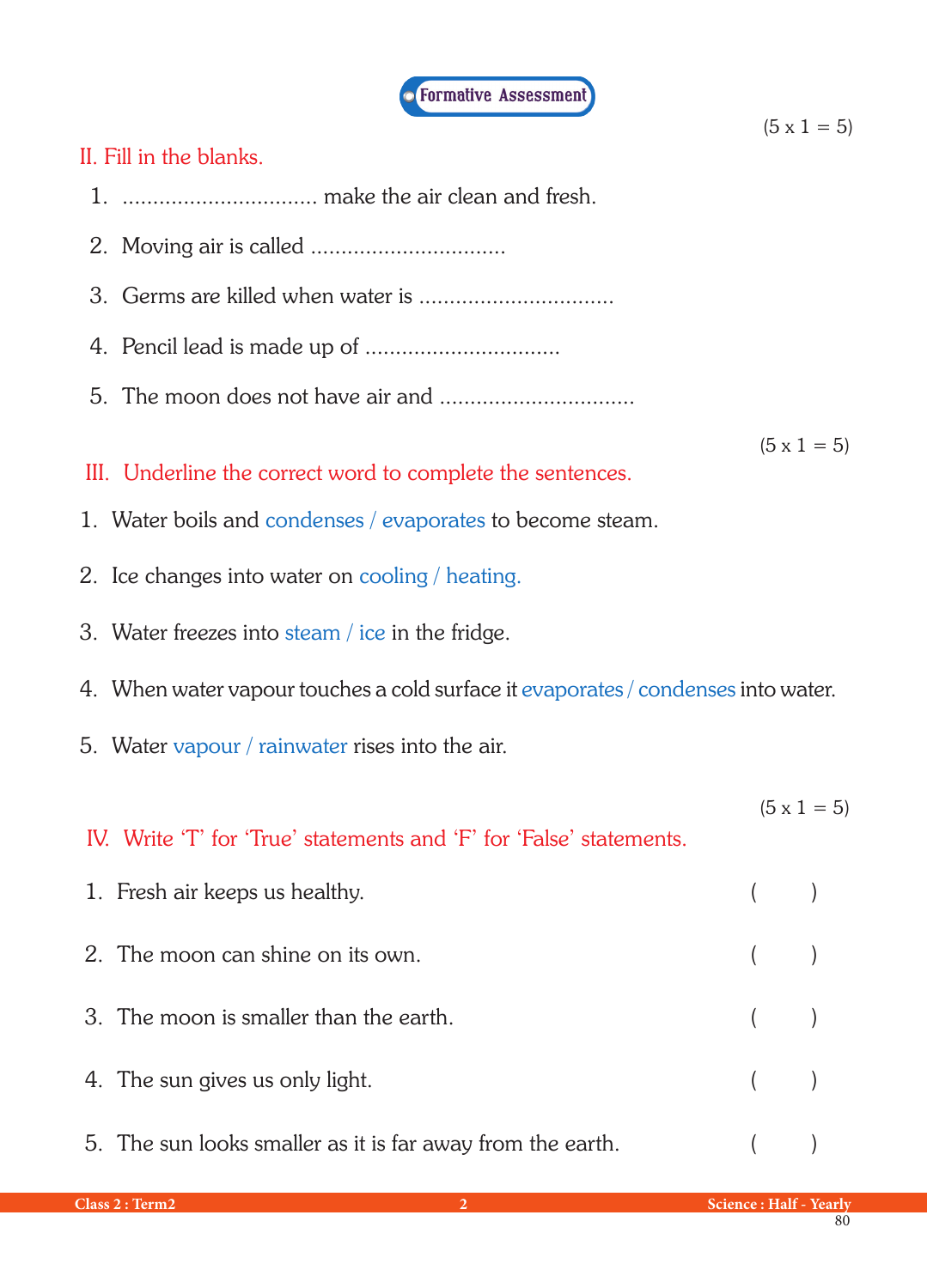

|                                                                                                                                                                                                                                             | A                                    |         |  |  | B                  |                     |  |
|---------------------------------------------------------------------------------------------------------------------------------------------------------------------------------------------------------------------------------------------|--------------------------------------|---------|--|--|--------------------|---------------------|--|
|                                                                                                                                                                                                                                             | 1. Gentle wind ( ) a) wind direction |         |  |  |                    |                     |  |
|                                                                                                                                                                                                                                             | 2. Ice                               |         |  |  | ( ) b) pencil lead |                     |  |
|                                                                                                                                                                                                                                             | 3. Graphite                          |         |  |  | ( ) c) solid form  |                     |  |
|                                                                                                                                                                                                                                             | 4. Wind vane ( ) d) roof             |         |  |  |                    |                     |  |
|                                                                                                                                                                                                                                             | 5. Slate                             |         |  |  | ( ) e) breeze      |                     |  |
| $(5 \times 1 = 5)$<br>VI. Write the missing letters.<br>1. L _ m _ st _ _ e<br>2. $C_{n} = n - e_{n} = s_{n}$ tion<br>3. $S_{n}$ $n_{i}$ $i_{e}$<br>4. R $_{\rm{m}}$ fr $_{\rm{m}}$ g $_{\rm{m}}$ and t $_{\rm{m}}$ r<br>5. $G_r$ $r_f$ $e$ |                                      |         |  |  |                    |                     |  |
|                                                                                                                                                                                                                                             | VII. Choose the correct answer.      |         |  |  |                    | $(5 \times 2 = 10)$ |  |
| 1. In the morning, the shadow of a person is seen in the                                                                                                                                                                                    |                                      |         |  |  |                    | $\left($            |  |
|                                                                                                                                                                                                                                             | a) west                              | b) east |  |  | c) bottom          |                     |  |